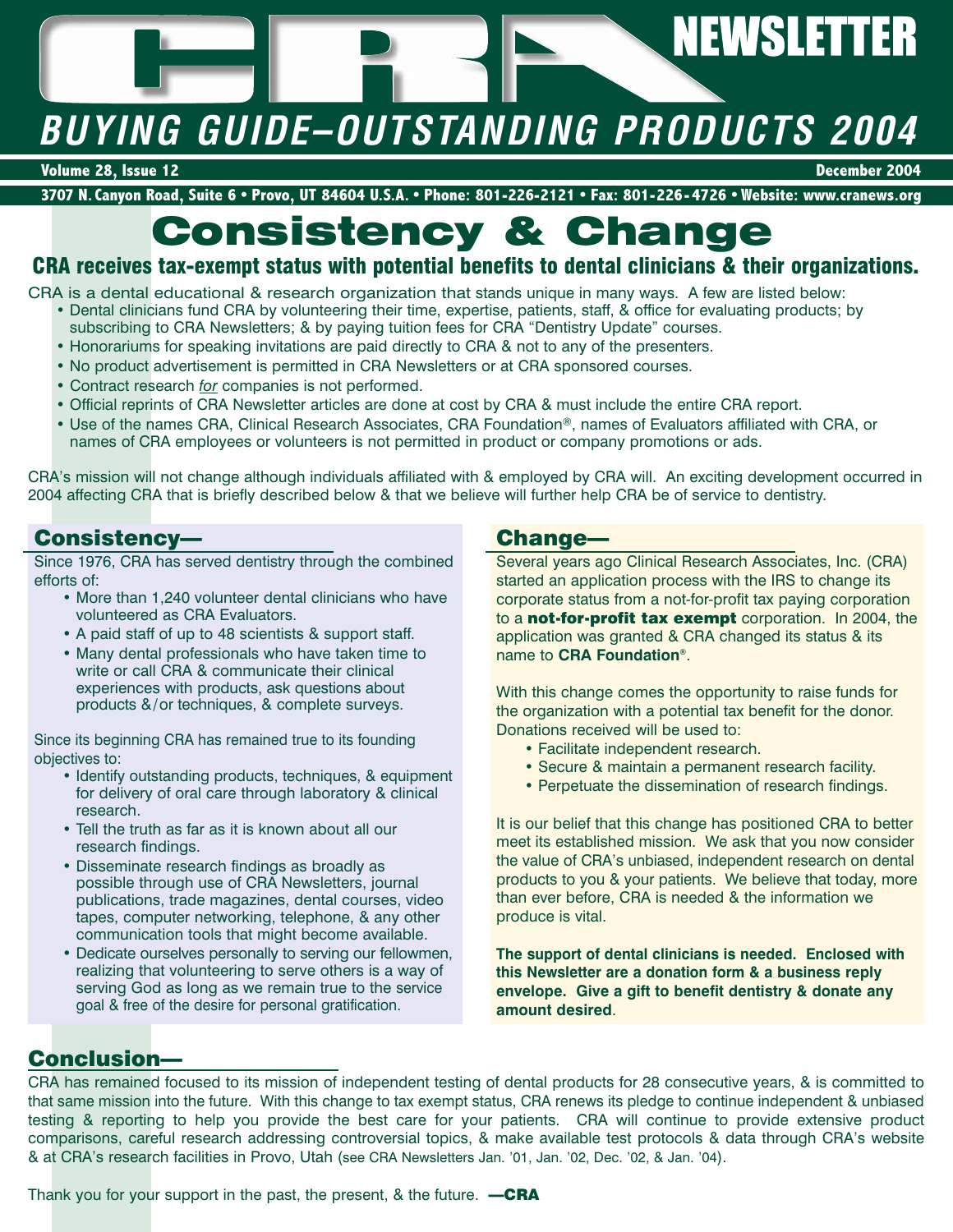**This issue features products which dental clinicians may find helpful & that have received highest ratings in CRA's rigorous clinical & lab testing during 2004. Not all products are new. Some products are classic or unique & were included in CRA testing as controls. Products from the top 10 concepts CRA Evaluators stated they "can't live without" during '04 are printed in red. Products evaluated by CRA during the past year that are not found in this listing may still be in testing or did not receive an adequately high rating.**

# **ADHESIVES**

## **Clearfil Protect Bond**



Adhesive w/ self-etch primer. Light<br>cure. low sensitivity. & MDPB sensitivity, & MDPB monomer for potential antibacterial. Use w/ direct light cure resins.

**Kuraray** \$16.82/ml kuraraydental.com



**Clearfil SE Bond** Adhesive w/ self-etch primer. Light cure, low sensitivity, & clinically desirable characteristics. Use w/direct light cure resins.

**Kuraray** \$12/ml<br>212-986-2230 kuraravdental.com kuraraydental.com



# **iBond**

Unfilled self-etch primer & adhesive<br>in one bottle. Light cure & low in one bottle. Light cure & low sensitivity. Thorough air dry of applied adhesive required. **Heraeus Kulzer** \$27/ml (bottle)

\$17.55 /ml (uni-dose) 914-273-8600 heraeus-kulzer-us.com

# ANESTHESIA



**CaineTips** Topical anesthetic. 20% benzocaine clear liquid in individual applicators & 3 flavors. Easy to use and fast acting. **J. Morita USA** 38¢ Each<br>949-581-9600 **imoritausa.com** imoritausa.com



# **Paroject**

Anesthetic dental syringe for PDL injections. Dispenses 0.06ml per click of lever. Size allows concealing from view of nervous or young patients.<br>**Septodont** \$236 Each **Septodont**<br>302-328-1102 septodontusa.com



# **Septocaine**

Local anesthetic, 4% articaine HCl w/1:100,000 epinephrine. Fast profound onset, excellent for infiltrations. **Septodont** 65¢/Cartridge<br>302-328-1102 septodontusa.com septodontusa.com

# **PPLICATORS**



BLEACHING

Fiber tipped applicators in 3 sizes & long handle. Non-lint tips facilitate 1 or 2 bends for desired access. Holds & releases solutions well. **Denbur** 9¢ Each<br>630-986-9667 denbur com denbur.com



# **Trèswhite**



Home-use bleach gel w/9% H<sub>2</sub>O<sub>2</sub> in<br>pre-loaded disposable trays for upper<br>& lower arches. Mint or Melon flavors. Effectively lightened teeth.<br>**Ultradent**  $$200/Cas$ \$200 / Case \$40/Patient kit 801-572-4200 ultradent.com



**"What is the difference..."**

Brochure answers patient questions about regular cleanings, root planing, periodontal maintenance, frequency of care, & insurance coverage. **Stepping Stones to Success**

70¢/Brochure (pkg. of 50) 719-545-0511 steppingstonestosuccess.com

# BOOKS / EDUCATION

# **JAY W. MT**

# **Cover Your Assets: Lawsuit Protection**

236 page paperback book addressing business & personal asset protection.

Summarizing CD & chapter check-off lists help ease of use. **National Dental Foundation**<br>801-375-4290 \$19 \$19 / Book & CD

nationaldentalfoundation.org



G

over<br>Adamstica<br>Anglica

# **Dental Office Medical Emergencies** 71 page manual on office response protocols w/ tabbed sections on

symptoms & treatments. Organized, good training & review. **Lexi-Comp** \$40 / Book<br>330-650-6506 lexi.com

# **Dentist's Advantage**

HIPAA compliance program uses CD presentation to help office build their individual manual. Very informative, easy to use, & good sample forms. **Data Trace Publishing**

\$295/Notebook & 2 CDs 410-494-4994 datatrace.com

**Drug Information Handbook** 1779 page paperback book (10th Edition) covering over 9,000 drugs & herbal products. Readable & indexed for easy use. **Lexi-Comp** \$44 / Book<br>330-650-6506 lexi.com 330-650-6506

# **Emergency Medicine in Dentistry**

2 DVDs & 99 page manual by  $\sum_{i=1}^{n}$   $\sum_{i=1}^{n}$   $\sum_{i=1}^{n}$   $\sum_{i=1}^{n}$   $\sum_{i=1}^{n}$   $\sum_{i=1}^{n}$   $\sum_{i=1}^{n}$   $\sum_{i=1}^{n}$   $\sum_{i=1}^{n}$   $\sum_{i=1}^{n}$   $\sum_{i=1}^{n}$   $\sum_{i=1}^{n}$   $\sum_{i=1}^{n}$   $\sum_{i=1}^{n}$   $\sum_{i=1}^{n}$   $\sum_{i=1}^{n}$   $\sum_{i=1}^{n}$  emergencies. Interesting, easy to use, & informative training for staff.

**HealthFirst Corp** \$230 / DVDs & Manual<br>425-771-5733 **healthfirst com** 425-771-5733 healthfirst.com

# **In-office Curriculum**

40 page manual provides an organized 4-week in-office training of dental assistant. Based on text book "Essentials of Dental Assisting" (by Ehrlich & Torres) which is included. **Colorado School of Dental Assisting**

303-885-3332 dentalassist.org

### **Oral Hard Tissue Diseases Oral Soft Tissue Diseases**

110 & 183 pages respectively in manuals w/ tabbed sections on lesion

 $330 - 650 - 6506$ 

CAMERAS, DIGITAL

## **Canon DentalFoto 95**



5.0 mega pixel point & shoot digital

clinical camera w/ screw on close-up lenses, illustrated use guide, & complete kit of accessories.

**Dental Learning Centers** \$1,295 Each<br>425-557-7788 dlcenters com dlcenters.com

# **Kodak DX6490**



4.0 mega pixel point & shoot digital<br>clinical camera  $w/$  close-up lens  $c$ amera w/ close-up lens & distance guide, illustrated use guide & accessories including printer dock.

**Eastman Kodak Company** \$1,650 Each<br>585-724-5631 kodak.com / *eo* / dental 585-724-5631 kodak.com/go/dental

# CAMERAS, INTRAORAL

# **Sopro 575**



Intraoral camera w/ stainless steel handpiece & halogen light source. Analog output, 5 preset focus & image capture done by foot switch.<br>Acteon \$5.379 / System &

**Acteon** \$5,379 / System & memory<br>856-813-4878 acteongroup.com acteongroup.com

# **CEMENTS**



**Appeal** Esthetic resin cement w/ separate

total etch adhesive required, light cure. Single syringe for anterior & dual cure paste-paste hand mix for posterior.<br>**lvoclar Vivadent** \$45.33 / ml anterior **Ivoclar Vivadent** \$45.33/ml anterior \$45.00/ml posterior 716-691-0010 ivoclarvivadent.us.com

# **Duolink Clear**



## **Embrace Universal Resin Cement**

Resin cement combined w/ self-etch primer. Dual cure, automix dispenser, & universal shade. Low post-op sensitivity, easy to use & easy cleanup.<br>**Pulpdent** \$21.64 / ml **Pulpdent**<br>617-926-6666 pulpdent.com

# **FujiCEM**



**GC America** \$11.68/ml<br>708-597-0900 *ocamerica* com gcamerica.com

types. Color photos & radiographs aid understanding. **Lexi-Comp** \$45 & \$50 / Book<br>330-650-6506 lexi.com

\$350/Set



# **Crest Whitestrips Supreme Professional**

Home-use bleach gel w/  $14\%$  H<sub>2</sub>O<sub>2</sub> gel on individually wrapped upper & lower plastic strips. Effective, but lower strips more easily displaced.<br>**Procter & Gamble**  $$124 / Case$ **Procter & Gamble** \$31/Patient kit 800-543-2577 (USA)

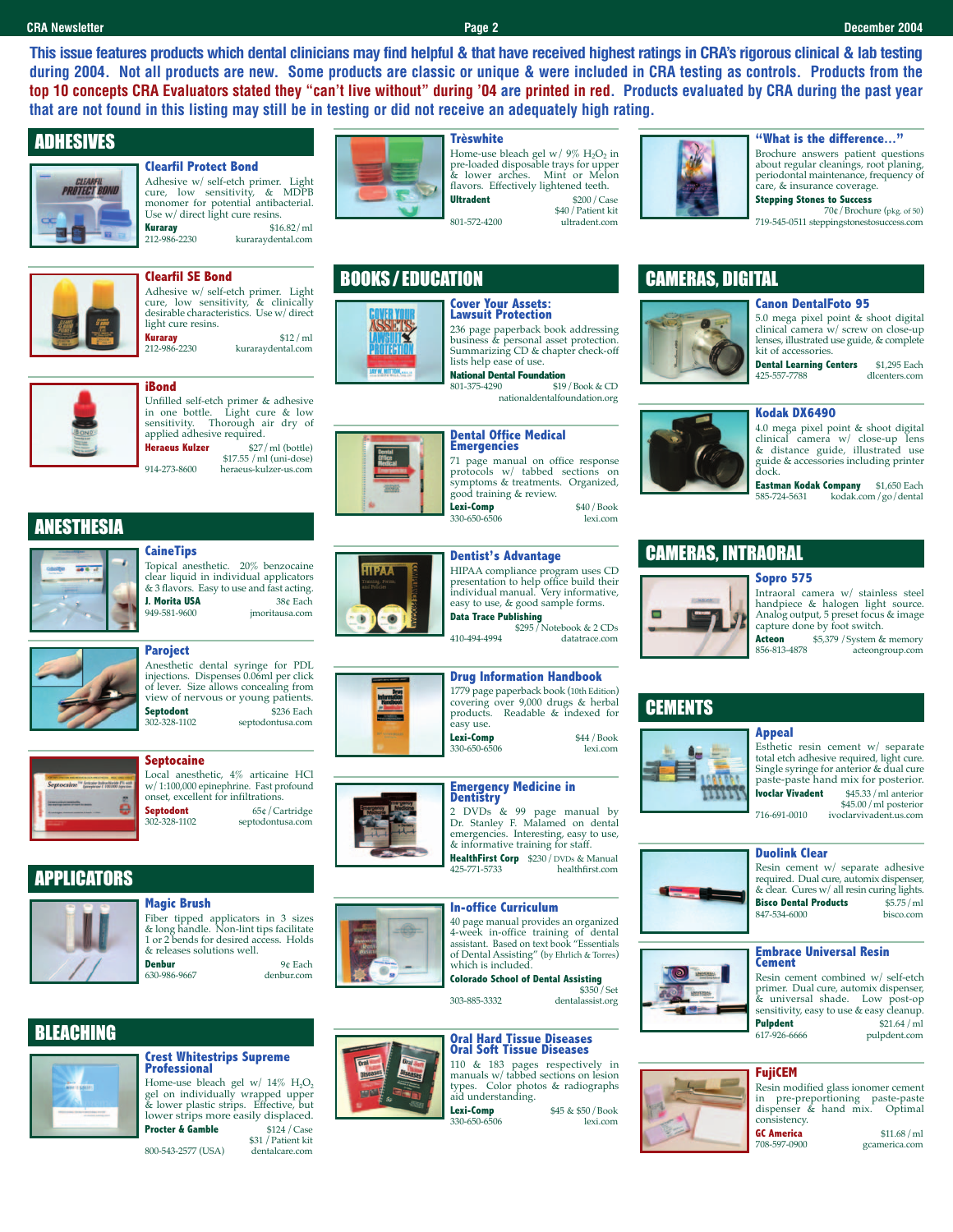# **Multilink**

Resin cement w/ separate self-etch primer. Self cure, dual barrel dispenser & hand mixing. 3 shades, & quick set. **Ivoclar Vivadent** \$31.67/ml<br>716-691-0010 ivoclaryivadent.us.com 716-691-0010 ivoclarvivadent.us.com

# **RelyX Luting Plus**

| Resin modified glass ionomer cement<br>in pre-preportioning paste-paste<br>dispenser & hand mix. Optimal<br>consistency. |  |                            |
|--------------------------------------------------------------------------------------------------------------------------|--|----------------------------|
| <b>3M ESPE</b><br>651-575-5144                                                                                           |  | \$14.32 / m1<br>3mespe.com |



Resin cement combined w/ self-etch primer. Pre-loaded capsule, triturator mixing & 5 shades. Adequate trituration for optimal consistency.<br>**3M ESPE**  $$43.26/m$ \$43.26 / ml (0.1ml Aplicap)

\$25.01 /ml (0.3ml Maxicap) 651-575-5144 3mespe.com

# CORE BUILDUPS



**Core Paste XP Syringe** Composite core paste, dual cure, radiopaque, w/ dual syringe & small automix tip delivery. Easy to use & excellent access.<br>**Den-Mat Den-Mat** \$8.92/ml 805-922-8491

# **DESENSITIZERS**

# **D/Sense Crystal**

Solution of potassium binoxalate & potassium nitrate, syringe dispensed to occlude dentinal tubules. Easy access to Class V areas. **Centrix** \$7.49/ml<br>203-929-5582 centrix dental com

centrixdental.com



# **DeSenS/F**

Gel containing 5% potassium nitrate, .24% sodium F & dimethyl isosorbide. Office or home use w/ tray or cotton tip application. Low cost.

**Healex** \$69/16oz office dispensing  $15c/ml$ \$9/1oz patient take-home 32¢/ml

401-781-3223 no web address

# **DIAGNOSIS**



# **DIAGNOdent** Red laser light fluoresces pit & fissure

adjunct when radiographs do not provide information. **KaVo** \$3,395 / System<br>847-550-6800 **b** kayousa com kavousa.com

# **DIAMONDS**

# **Single Patient Burs**

Single-use diamond w/ super fine to super coarse grits in variety of sizes & shapes. Cut multiple preps well & smoothly.

**DollarDiamonds.Net** \$1.25–\$1.50 Each<br>480-575-9201 dollardiamonds.net 480-575-9201 dollardiamonds.net

# **ENDODONTICS**

# **GLOVES**



# **DermaClean X-AM** Latex exam glove, powder-free, ambidextrous, w/low pinholes (0.3%), textured, & excellent overall

characteristics.<br>**Ansell Ansell**  $7¢$ /Glove<br>732-345-5400 ansellhealthcare.com ansellhealthcare.com

# **Nova Polymer Lined**



Latex exam glove, powder-free, ambidextrous, w/low pinholes (0.7%), & excellent overall characteristics.<br>**Sentry Medical** 60/Glove **Sentry Medical**<br>920-337-0201 sentrymedical.com

# **Perfect Touch**

5 flavors, & excellent overall **Plak Smacker** 6¢/Glove<br>951-898-7600 plaksmacker.com 951-898-7600 plaksmacker.com

# **Pharmatex Nitrile**



**HANDCARE** 

Nitrile exam glove, powder-free, ambidextrous,  $w/$  low pinholes (1.0%), & excellent overall characteristics.<br>**Pharmates**  $5e/Clove$ **Pharmatex** 5¢/Glove<br>760-772-5570 pharmatexusa.com 760-772-5570 pharmatexusa.com



**Pharmatex** 5¢/Glove<br>760-772-5570 pharmatexusa.com 760-772-5570 pharmatexusa.com



763-545-1984 quantumlabs.com



Alcohol v/v) gel hand rub dispensed from pump bottle. Requires enough volume to keep hands wet 30 sec. **B4 Brands**  $42¢/oz$ <br>319-895-8230 **b4brands.com** b4brands.com

**Dial Instant Hand Sanitizer** Waterless antimicrobial (62% Ethyl Alcohol w/w) gel hand rub dispensed from 4oz bottle. Requires enough volume to keep hands wet 30 sec.<br>**Sullivan Schein** 95¢/oz

800-372-4346 (USA) sullivanshein.com

Waterless antimicrobial (61% Ethyl Alcohol w/w) gel hand rub dispensed from pump bottle. Requires enough volume to keep hands wet 30 sec. **Crosstex** 66¢/oz<br>631-582-6777 crosstex.com

**Avant**

**Sullivan Schein** 

**SaniTyze**

631-582-6777 crosstex.com



**GENTLEforce LUX 6000B** Highspeed air turbine handpiece w/ push button chuck. Good torque, excellent light, & ergonomics. Head

kayousa.com

size too large for some. **KaVo** \$1,200 Each<br>847-550-6800 **Each**<br>kayousa com kavousa.com

**Ti-Max Electric Micromotor**

Electric handpiece motor (2,000 to 40,000 rpm) w/ various attachments. High torque & good light, but heavy & large head. Available w/ sterilizable & non-sterilizable motors.

**Brasseler/NSK** \$1,695 /Motor & Controller 912-925-8525 nskamerica.com

# IMPLANT ACCESSORIES



**EZ-Change Implant Overdenture** Implant abutment combined w/keeper

 $\&$  cap attachment. Compatible w/ 6<br>popular implant types. Easy to use popular implant types. Easy to use & holds denture well. **Essential Dental Systems** \$125/Kit 201-487-9090

201-487-9090 edsdental.com

# **Premier Implant Cement**

Resin provisional cement. Self cure, automix dispenser, & eugenol free. Easy use & cleanup, but requires separate water based lube on implant.<br>**Premier Dental Products** \$9.92 /ml **Premier Dental Products**<br>610-239-6000 premusa.com

# IMPRESSIONS



**AFFINIS Putty Super Soft**

VPS material w/base & catalyst putty. Soft consistency for easy mix (25–65 sec.) & intraoral set time (150 sec.). Fast set, easy use, & accurate.

**Colténe/Whaledent** 18¢/ml<br>330-916-8800 coltenewhaledent.com coltenewhaledent.com

# **Directed Flow Impression Tray**

Disposable upper & lower arch trays. 3 sizes, retentive features, & smooth edges for comfort. Fit most arches well.<br>2M ESDE

**3M ESPE** 99¢ Each<br>
651-575-5144 3mespe.com 3mespe.com

**Megabite**

### VPS bite registration material w/ automix dispensing. 20 sec. mix time & 55 sec. set. Accurate, but too rigid for some.

**Discus Dental** 35¢/ml<br>310-845-8200 discusdental com discusdental.com

# **Precision**







**ELECTROtorque**

# cure polyester resin filler. Cone shape is good & has radiopacity. Filler flows









# **CRA Newsletter Page 3 December 2004**





**Pentron Clinical** \$140–\$155 / Kit 203-265-7397 203-265-7397



Latex exam glove, powder-free, ambidextrous, w/ low pinholes (1.0%), characteristics.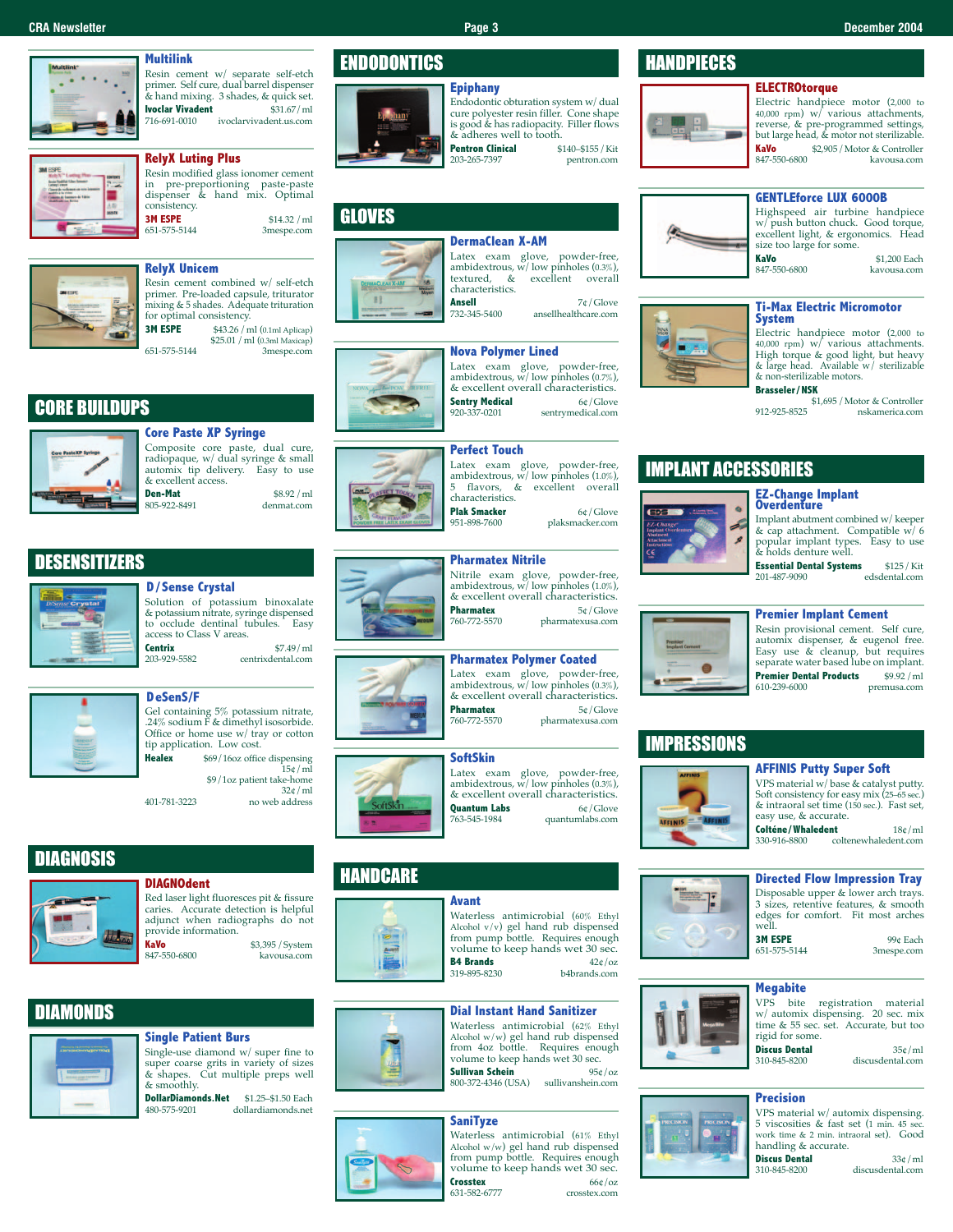# **Registrado Xtra**

VPS bite registration material w/automix dispensing & fast set (40 sec.). Accurate, but too rigid for some. **Voco** 33¢/ml<br>888-658-2584 voco.com ----<br>888-658-2584

# **Vanilla Bite Registration**

VPS bite registration material w/ automix dispensing. 20 sec. mix time & 55 sec. set. Pleasant flavor,  $\&$  accurate, but may tear if too thin.<br>**Discus Dental**  $30\& / \text{ml}$ **Discus Dental**<br>310-845-8200 discusdental.com

# INFECTION CONTROL



# **Assure Plus**

Sterilization pouch in 10 sizes w/heat sensitive dye on peel-off strip that is placed inside self sealing pouch, **Sultan Chemists**<br>201-871-1232

meeting current CDC guidelines.<br>**Sultan Chemists** 5¢–60¢/Pouch 201-871-1232 sultanchemists.com



# **Peelvue+**

Sterilization pouch, self sealing, w/both internal & external processing indicators, meeting current CDC guidelines. **Dux Dental** 6¢–58¢/Pouch<br>805–488-1122 duxdental com duxdental.com



# **Purevac Auto Walkabout** Plastic bucket designed to connect both

saliva & high velocity evacuation for<br>flushing lines between patients. lines between patients. Convenient & easy to use. **Sultan Chemists** \$70 Each<br>201-871-1232 sultanchemists.com 201-871-1232 sultanchemists.com

INSTRUMENTS

# **Big Easy Ultralite Hand Instrument**

Hand instruments w/ 1/2" silicone grip handles in choice of 22 tip designs of stainless steel. Light weight, comfortable & non-slip. **Premier Dental Products** \$27 Each<br>610-239-6000 premusa.com premusa.com

**H5-L5**<br>Hand instrument w/ both H5 anterior Hand instrument w/ both H5 anterior<br>sickle scaler & Langer 5 universal<br>curette. Light weight, comfortable,  $\&$  color coded w/ excellent grip.



**PDT** \$18 Each<br>406-626-4153 pdtdental.com 406-626-4153 pdtdental.com

**Hygienist Instruments**

Hand instruments w/ single or double ended design. Light weight stainless steel 3/8" handle, excellent sharpness, & low cost. **Dental USA** \$9 Each<br>815-363-8003 mydentalusa.com mydentalusa.com

**Montana Jack**

Hand instrument w/ double ended posterior sickle scaler that has narrower head & contra-angled shank. Light weight & comfortable.<br>**PDT PDT** \$18 Each<br>406-626-4153 pdtdental com pdtdental.com

# **Multi-Function Plugger** Hand instrument w/ two ends

(composite condenser & carvers) in two sizes. Titanium nitride coated ends have low stick & light weight.<br>**Garrison Dental Solutions** \$38 Each **Garrison Dental Solutions** 

616-842-2244 garrisondental.com



### **Ni-Ti Endodontic Spreaders** Hand instrument w/ tip on one end made of flexible nickel-titanium to negotiate irregularities, curved canals & resilience to repeated heating.<br>**Premier Dental Products** \$27 Fach **Premier Dental Products** 610-239-6000 premusa.com

# **Real World Explorers**

Hand instrument w/both larger probing tip & thinner more flexible tip. Well designed angles & convenient, but large end too big for some. **Premier Dental Products** \$20 Each 610-239-6000 premusa.com

INSTRUMENT SHARPENING

Sharpening guide aids positioning hand instrument for proper angulation. Easy technique w/ CD instructions. Can reshape instruments. **PDT** \$98/Guide

\$147 /Guide & stone 406-626-4153 pdtdental.com

# LAB PRODUCTS

# **Acrylux 150 & 1000** 150—polishing of all nylon & acrylic based appliances. 1000—polishing of acrylic appliances to final high-shine. Both require very light pressure for easy polishing, but not pre-mixed. **Advanced Minerals** \$7/2lb jar (150) \$6 /2lb jar (1000)

805-737-2463 advancedminerals.com

# **Earth Stone**



Gypsum composite pre-packaged in cup & separate pre-measured liquid added for hand-shake mixing. Quick, **Tak Systems** \$1.66 / Mix<br>508-295-9630 taksystems com taksystems.com



# Reusable, transparent mixing bowls in 2 sizes, 5 colors & clear. Can be used

w/ most automatic alginate mixers. Flexible & easy to clean. **Palmero Health Care** \$6.25/Medium \$7.95/Large 203-377-6424 palmerohealth.com

# **MAGNIFICATION**

# **Magnification**



dentistry. Magnification not only increases quality of treatment, it also increases speed because clinicians are able to see what they are doing better. 2 brands & many styles were listed most by CRA Evaluators as "can't live

Magnification is used commonly in

without". **Designs For Vision** designsforvision.com **Orascoptic-SDS** 

orascoptic.com

# MATRICES



**Composi-Tight Gold** Sectional matrix system w/wide diameter G-rings for better spread & retention. Thin matrices in variety of sizes & 2 types of forceps.

**Garrison Dental** \$211 / Kit garrisondental.com

# MEDICAMENTS



& reported positive results, but side **GlaxoSmithKline** \$7-\$9/Caplet<br>561-689-1140 omniipharma.com omniipharma.com

# **Vi-NOX**

effects by 13.7%.

**Valtrex**



Cold sore & canker sore ointment containing nonoxynol-9, camphor, zinc gluconate & vitamins A, D & E. Reduced discomfort for most. **Sorenco Laboratories** \$4.60/0.25oz tube<br>801-481-7325 sorenco com

Antiviral regimen for cold sore treatment. Short 12 hour or 1 day regimen for good patient compliance

sorenco.com

# **MISCELLANEOUS**

# **Dental DNA ID Kits**



Kit to collect DNA by cheek swab & store sample in patient file or with responsible party. Quick & easy. **Fitzco** \$5–\$8.50 / Patient 952-471-1185 fitzcoinc.com

# **Microlux Transilluminator w/ Microtip**

Autoclavable glass fiber light guide w/ 2mm orifice for use w/ battery powered MicroLux transilluminator. Small & portable.<br>**AdDent** 

203-778-0200 addent.com

\$169/System<br>addent.com

# **Oralume**



**sample form**

LED lighted mirror & transilluminator,<br>battery powered. Disposable battery powered. Disposable handle/light source. Mirror & transillumination tip are sterilizable.<br>**High 0 Dental**  $$95/Kit$$ **High Q Dental** 480-905-0664 highqdental.com

# **Quikdent System**

Customizable forms transferred from CD into 1 file on computer hard drive with directory. Well written, concise, but only compatible w/ MS Word. Practical Newsletters, Inc. \$195 Each 586-293-1444

practicalnewsletters.com

# **Qlicksmart**



**Myco Medical** \$28 Each<br>919-678-0680 mycomedical.com

mycomedical.com

# **Smile Reminder**

Patient messaging system facilitates office sending personal text messages to patients. Works with most office management software.

**Smile Reminder** \$299 / 1 time set up fee \$199/Monthly use fee 801-805-3733 smilereminder.com

**Spry Dental Defense System**

Line of products (dentifrice, oral rinse, gum, mints, nasal spray, sweetener) all including Xylitol as sweetener. Claim lower caries potential.<br>**XIFAR** Call com

**XLEAR** Call company for pricing<br>801-224-0937 xlearing com xlearinc.com

**CRA Newsletter Page 4 December 2004**

# **Gleason Guide**

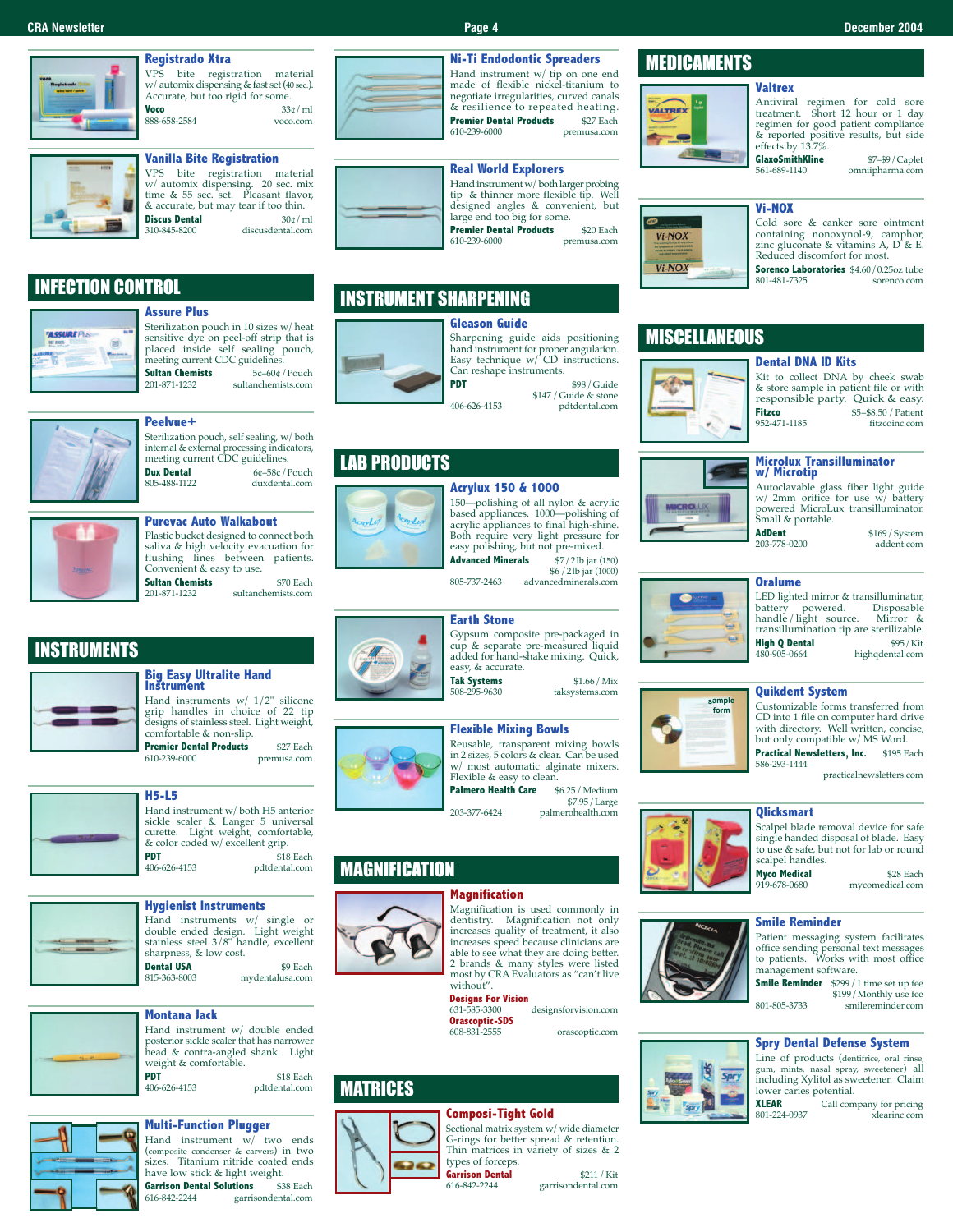# **CRA Newsletter Page 5 December 2004**

**OCCLUSION** 

# **Best-Bite Program**



# Chairside bite splint for immediate pain relief, determining if TMD is source of head/neck/facial pain, &

capture bite record. Quick, easy, &  $\overline{\text{lost}}$  cost.<br>Best Bite **Best Bite** \$160 / System<br>212-475-0393 best-bite com best-bite com

# ORAL SURGERY



# **Biogran Bioactive Glass**

Resorbable bone graft material w/ convenient packaging & syringe dispensing, & good tissue response. For use w/ Calcigen Oral. **3i/Implant Innovations**

\$146 /2 pack (650mg each) 561-776-6700 3i-online.com

# **Calcigen Oral**

Calcium sulfate powder/liquid used as binder for Biogran Bioactive Glass. Improved handling, easy to mix & place, but can be too runny. **3i/Implant Innovations** \$42 / g<br>561-776-6700 3i-online.com 3i-online.com



# POSTS

# **D.T. Light-Post**

Glass fiber post with parallel sides & tapered tip. Potential for excellent esthetics, excellent light transmission through post, & good radiopacity.<br>**Bisco** \$9.90 / Post **Bisco** \$9.90 /Post  $847 - 534 - 6000$ 

# **FibreKor Post**

Glass fiber post with retentive features. Potential for excellent esthetics, & low cost, but fair radiopacity & poor light transmission through post.<br>**Pentron Clinical** \$4.33 / Post **Pentron Clinical**<br>203-265-7397 pentron.com

# **Parapost Fiber White**

Glass fiber post with retentive features. Potential for excellent esthetics, good radiopacity, but poor light transmission through post.

**Colténe/Whaledent** \$9.84 / Post<br>330-916-8800 coltenewhaledent.com coltenewhaledent.com

# **Snowlight**

Glass fiber post with parallel sides & pointed tip. Potential for excellent esthetics, good radiopacity, & good light transmission through post. **Danville** \$7.95 /Post 925-973-0710 danvillematerials.com

# **Snowpost**

Glass fiber post with parallel sides & pointed tip. Potential for excellent esthetics, good radiopacity, but poor light transmission through post. **Danville** \$7.95 / Post<br>925-973-0710 danvillematerials.com 925-973-0710 danvillematerials.com

# PREVENTIVE CARE



**All Solutions Fluoride Foam-2** APF solution (contains 2.59% NaF) dispensed as foam in 2 flavors. Convenient, ready to use pump dispenser, & good flavors.

**Dentsply Professional** \$32 / 8.45oz<br>717-767-8500 professional.dentsply.com

# **Clean Burst**

Dental floss w/ filaments, wax coating, & mint flavor. Inserted easily, removed plaque thoroughly, but frayed in some tight contacts.

**Johnson & Johnson Oral Health** \$1 Each<br>800-472-8804 (USA) cleanburst.com 800-472-8804 (USA)

# **Lustrecup**



Disposable prophy angle has cup impregnated w/ perlite. No paste required, no splatter, but rigid cup & less removal of heavy stain. **LustreCorp** 63¢ / Angle<br>517-349-0002 lustrecorp.com

lustrecorp.com

# **PROPHY Pearls**



pre-dose packaging for use in any air slurry polisher. Eliminates salty taste but has higher cost. **KaVo** \$170/Box of 80<br>847-550-6800 kayousa.com 847-550-6800 kavousa.com



Prophy paste in pre-dose cup. Includes flour of pumice (no gluten, flavors, oil, dyes, or fluoride). Cleans well but too thin for some. **Sultan Dental** 24¢/ Cup<br>201.894.5500 extendental comsultandental.com

# PROSTHODONTICS, FIXED

# **Cerec 3D**



Chairside CAD/CAM tooth colored fabrication of restorations. Now with improved software making restoration design easier & more accurate.<br>**Sirona** \$93,500 / **Sirona** \$93,500 / System<br>704-587-0453 cereconline com cereconline.com

# **Monodont Bridge**



Single tooth fixed transitional for 2-13mm spans. Lab fabricated. Old idea using new stainless steel framework design & plastic stent for placement. **Dental Arts Laboratories**

\$105–\$180 /Case 309-674-8191 dentalartslab.com

# PROSTHODONTICS, REMOVABLE



**Mucosoft** Chairside automix soft reline material of silicone elastomer w/resin additives. Soft, easy, but difficult for some to trim.<br>**Parkell**  $$99/Kit$ **Parkell** \$99/Kit \$1.98 /ml 631-249-1134

# **Quickcheck Indicating Spray**

Powder contact indicator spray for high spots or tight contacts. Adheres well to dry surfaces, is easily removed, but has over spray mess.<br>Vacalon \$1 **Vacalon** \$18.50/75g can

614-577-1945



# PROVISIONALS



Temporary crown & bridge material, self-cure bis-acryl, in 6 shades w/ fluorescence. Accurate shades, good use characteristics, & high cost.<br>**Zenith.** DMG \$166 / Refill kit  $$166 / Refill kit$ \$3.32 /ml

# **Versatemp**

# shades & good use characteristics but has slight exotherm.

# RADIOGRAPHY



Digital radiography system w/5 sensor sizes in wireless or wired sensor options. Convenient & clinically useful.<br>**Schick (International)** \$6,995 & up **Schick (International)** \$6,995 & up<br>718-937-5765 schicktech.com 718-937-5765 schicktech.com **Patterson (USA)**

# **Ergonom-X**

D-speed size 2 x-ray film & developing chemicals in disposable single-unit packet. 15 month shelf-life. **Cramer Dental Sales** \$79.50 / 50 films<br>952-473-2343 no web address

no web address



# **Kodak LED Safelight**

Red LED light used in darkroom during radiographic film processing that screws into incandescent socket. Durable, but high cost.

**Eastman Kodak Company** \$157 Each<br>585-724-5631 kodak.com /go/dental 585-724-5631 kodak.com/go/dental

# RESIN CURING LIGHTS

# **Allegro**



Cordless LED light, gun style, high intensity, stable output, built-in radiometer, & uses interchangeable sterilizable light guides, but did not cure some non-CQ resins.

**Den-Mat** \$995/System<br>805-922-8491 denmat com denmat.com

# **bluephase**

Cordless or corded LED light, gun style, high intensity, stable output, & reusable amber light guides, but did not cure some non-CQ resins. **Ivoclar Vivadent** \$1,350 / System<br>716-691-0010 ivoclarvivadent.us.com

ivoclarvivadent.us.com

## **Elipar FreeLight 2** Cordless LED light, pen style, moderate



800-873-7683

Temporary crown & bridge material, self-cure Bis-GMA, in 6 shades. Accurate

**Sultan Chemists** \$50 / Refill kit

\$2 /ml 201-871-1232 sultanchemists.com





for direct & indirect use. Easy, quick, but difficult for some to trim. 888-658-2584 voco.com

**Voco** \$154 /Kit \$3.10/ml

**Luxatemp Fluorescence**





intensity, stable output, w/ sterilizable interchangeable tips, but did not cure some non-CQ resins.<br>**3M ESPE** \$1,418 / System<br>3mespe.com